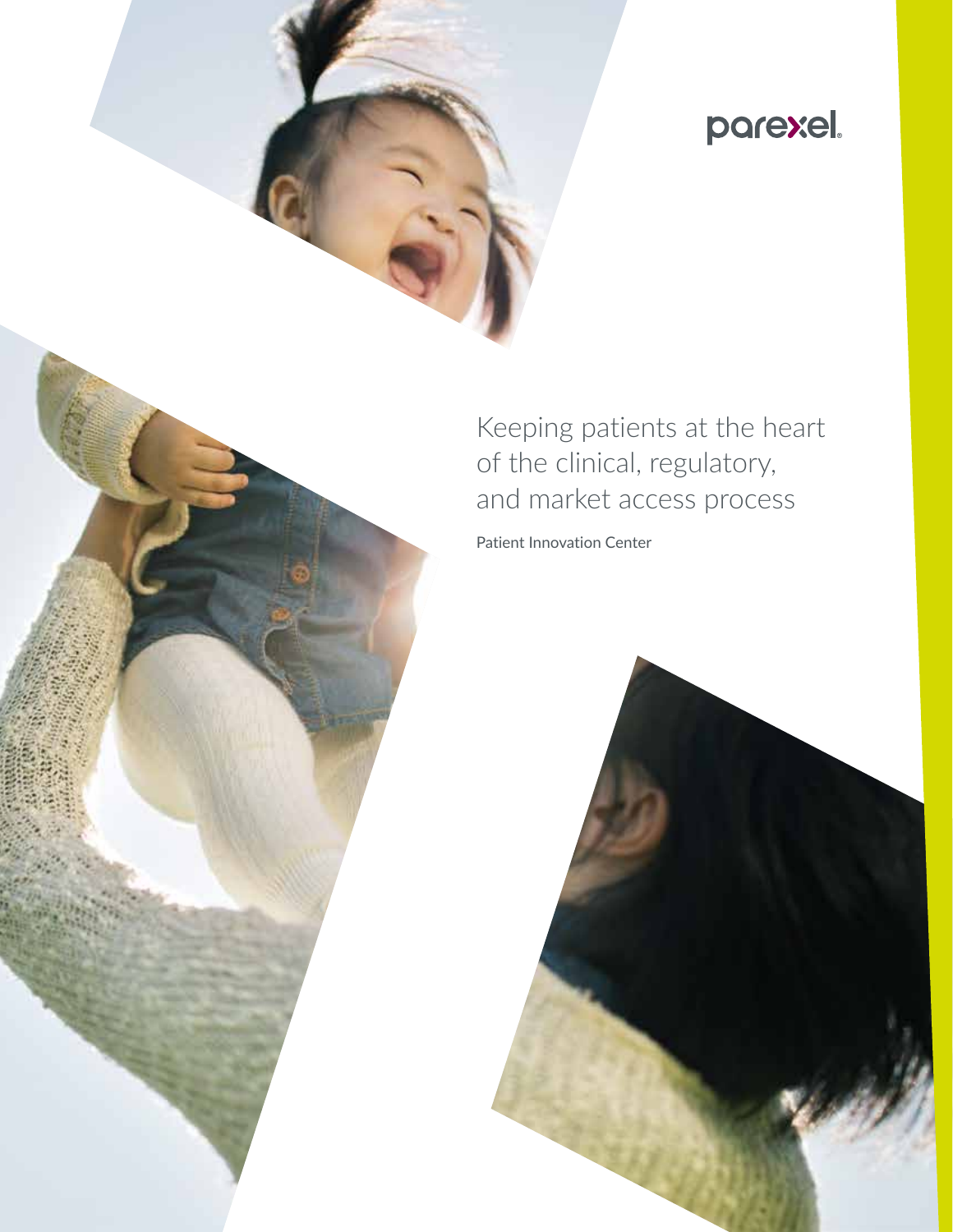## >>> Our philosophy: the best-designed studies start with the patient

When it comes to recruiting and retaining patients, much depends on the design of your clinical development program. At Parexel, we believe in making it as easy as possible for patients to learn about and participate in clinical trials. For example, using Patient Centric Protocol Optimization (PCPO) to incorporate patient and caregiver needs, views and experiences into trial planning helps create a more patient-friendly study design. And, as well as supporting development of a protocol that is more practical for patients, it also identifies other areas where we can ease patient burden.

## >>> A patient-centric approach can improve the likelihood of launch in oncology, rare diseases and beyond

To do so may include using tools like patient transportation support, deploying clear and simple education materials so that patients understand their options, or delivering the study as a virtual trial by taking all or part of the study to patients in their homes via a combination of technology, such as sensors, and in-home healthcare support. This can reduce the practical, geographical and financial barriers to participation, opening up trial opportunities to a great number of patients. It also makes their trial experiences more positive and keeps them motivated and engaged.

With Heart

more likely to launch<sup>3</sup> **19%**

With the steady growth of new medical therapies in development for oncology, neurology and rare diseases, it's more critical than ever that these medications make it to market to help patients. Yet studies in these disease areas often have some of the lowest recruitment and retention rates. This is often due to the additional complexities and health issues that these diseases can present to patients.

*The Innovation Imperative: The Future of Drug Development*, a report by the Economist Intelligence Unit and commissioned by Parexel found that using a patient-centric approach can almost halve the time it takes to recruit 100 patients into neurology and oncology trials, while recruitment into rare disease trials was even faster, taking one fifth the time taken by non-patient-centric trials. 1 We are proud innovators in recruitment and retention in these areas, in particular oncology, where we are 29% faster than the industry average from first to last patient randomized. 2

Drugs utilizing a patient-centric design are



1.The Innovation Imperative: The Future of Drug Development, Part I: Research Methods and Findings, The Economist Intelligence Unit, 2018.

2.KMR Group Clinical Program, 2015.

3.The Innovation Imperative: The Future of Drug Development, The Economist Intelligence Unit, 2018.

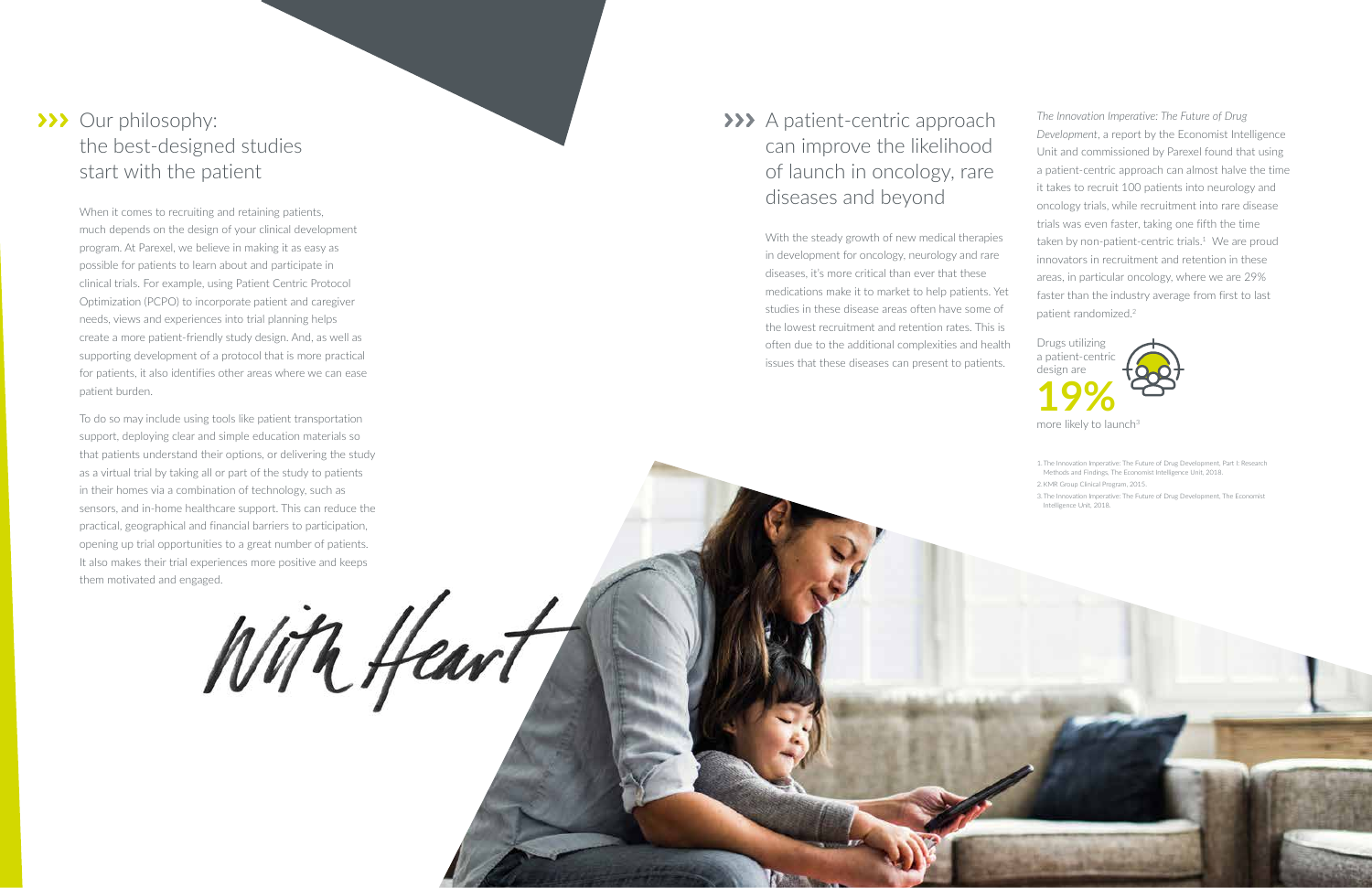## >>> Incorporating patient input at every stage:

#### Before the study begins

- > Consider the patient and caregiver needs
- > Provide additional information or training about any study tests or procedures that necessitate it
- **▶** Overcome any practical challenges in the proposed study design
- **>** Minimize the impact on the patient's and caregiver's quality of life and supporting their experience in the trial

- $\rightarrow$  Reduce the number of study visits
- Provide study-related technology to simplify the process for patient's and caregiver's
- > Offer help with travel to the study site
- > Ease study burden
- Provide the right information in the preferred format for patients to stay motivated and engaged

#### During the study

- $\blacktriangleright$  Identify the right channels to thank patients for their important contribution to the study
- > Provide study results
- > Price the treatment well
- Support a continuous relationship with the clinician if required
- > Consider how the treatment is maintained and transitioned after the trial



## >>> A patient-centric approach is in our DNA

### After the study ends

Patient-centricity forms part of our heritage, and we continue to innovate in this crucial area of clinical development. That's why we established our Patient Innovation Center; our dedicated team strives to reduce the burden of clinical trials for the patients and simplify and accelerate their journey to new treatments. We actively seek patient input into all aspects of clinical development: trial design, recruitment and execution. By engaging with patients we help you design your development program in a way that will demonstrate improved patient outcomes and we help to communicate this added value through market access. Throughout our work, we are focused on ensuring patients are fully engaged and invested in the success of your clinical development and beyond – all the way to market.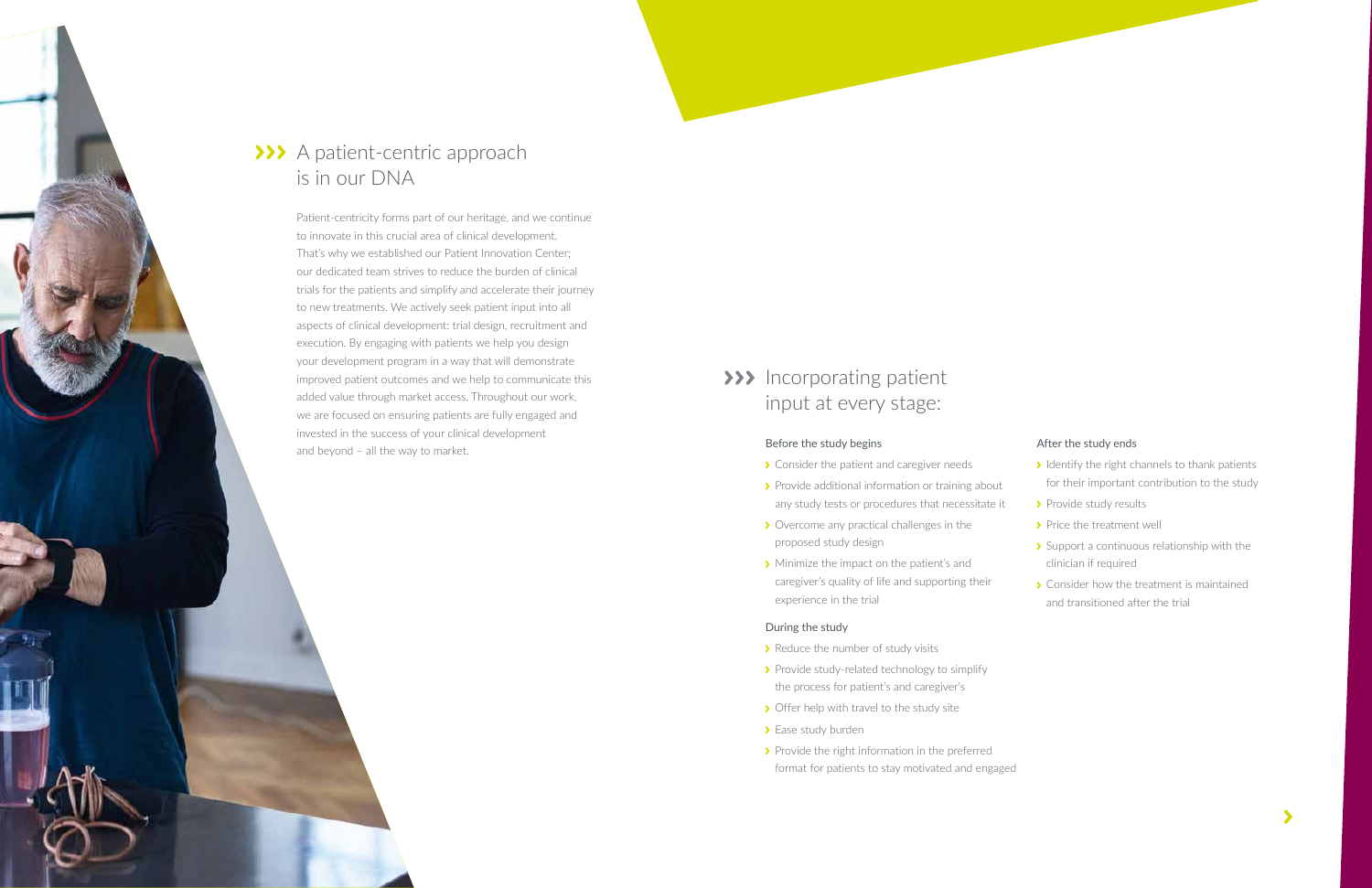### Study planning

Our innovative Patient-Centric Protocol Optimization service proactively involves patients and caregivers and Parexel Site Alliance expert nurses in the protocol design process to identify and address potential practical challenges to study participation.

We augment the feasibility process by incorporating patient feedback, enabling us to enhance patient access and optimize the patient experience

## ◆ We use a combination of patient, caregiver, and site nurse input to get a clear picture of a study's patient burden to help sponsors positively impact study recruitment and retention

- > Parexel proactively seeks opportunities to address the needs of commercial stakeholders early and build a better value story
	- > Our regulatory experts incorporate guidance to address agency requirements from a patient-centric perspective





## >>> We're focused on engaging and supporting patients throughout the development cycle

Through our Patient Innovation Center, we are constantly looking for new ways to empower patients to become active participants in the drug development process. We aim to simplify the patient journey to enhance patient satisfaction and compliance with study requirements. Here are just a few of the ways we have used patient feedback to reduce patient burden: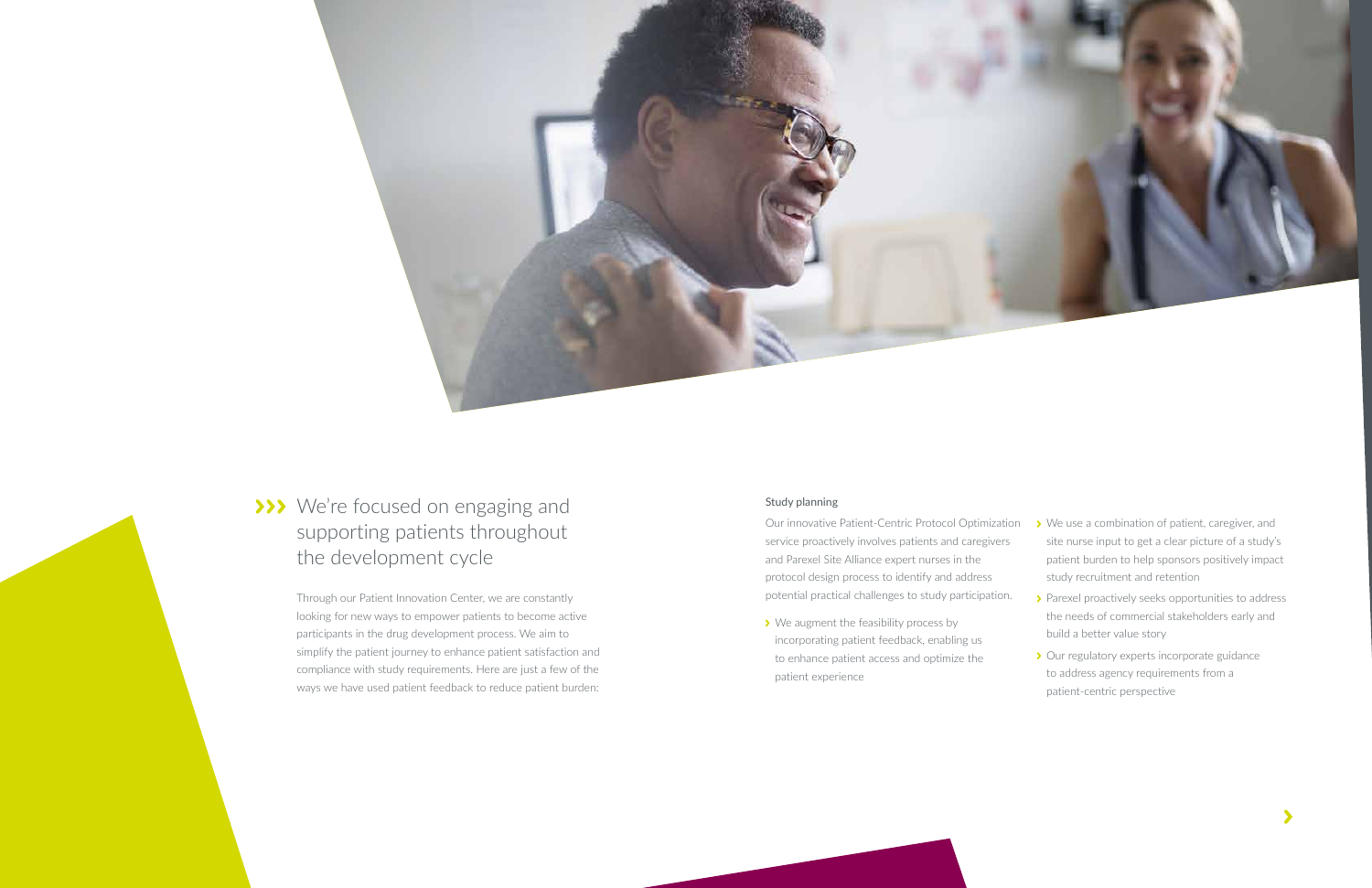## >>> Here's a snapshot of our Patient Innovation Center services

#### 

#### Study design

Patient-Centric Protocol Optimization (PCPO)

> Regulatory guidance

#### Comprehensive information

- > Patient education around trial designs and participation
- Social media communication and online presence across all phases
- > Animated consent support
- ▶ Clinical Nurse Educator (CNE) team

 Virtual trials/decentralized trials Patient-Centric Protocol Optimization (PCPO) > Home nursing Sensor integration (remote data collection) Managing direct-to-patient shipments of drugs, sample kits, and medical devices > Patient Advocacy Group engagement **Market access and beyond** Evidence generation > Managed access programs > Patient-centric research methodology such as registries Leverage real world data to reduce patient burden > Patient-reported outcomes > Patient advisory boards > Payer communications

**During study**

Visit burden

- > Patient-reported outcomes
- > Clinical Nurse Educator teams
- Virtual trials/decentralized trials
- Virtual trials/direct-to-patient studies
- > Patient transportation support
- Development of trial participant appreciation programs

#### Ongoing trial engagement

- > Patient advisory boards
- > Managed access programs
- > Clinical Nurse Educator teams
- Medical Information Call Center (MICC)
- > Patient thank you cards and lay study results summaries
- Integration of health economic endpoints to understand impact on patients
- > Bridging program strategies for trial participants prior to marketing authorization/availability
- Sharing genetic information back with trial participants

#### Patient access and support

Study implementation

Our patient-centric focus ensures a pragmatic

approach to study implementation to reduce patient burden.

We offer a range of services, from the very simple, like supporting patients with clear and simple consent support materials, all the way through to fully virtual trials, where every aspect of the study is delivered to patients in their own homes. Each solution is bespoke to the needs of the particular patient population, the aims of the study, and the geographical nuances. Experts from the Patient Innovation Center and key functions across the organization collaborate to achieve a balance between simplifying the patient journey and maintaining the scientific integrity of the study to ensure the most appropriate strategy is deployed.





#### Patient Access

As the patient's study involvement comes to an end, we deploy a closure plan to help them feel valued and to understand next steps. This includes the provision of lay trial results summaries, as well as a thank you card to show appreciation for their efforts. It can also include ways to transition them to a post-study treatment plan.

Throughout development and beyond, we support the identification, development and communication of evidence to demonstrate improved patient outcomes and product value. These services help to accelerate market access so that patients in need can benefit from innovative new products sooner.

Through our Managed Access Programs, we also facilitate early access to promising new medicines for patients with unmet needs.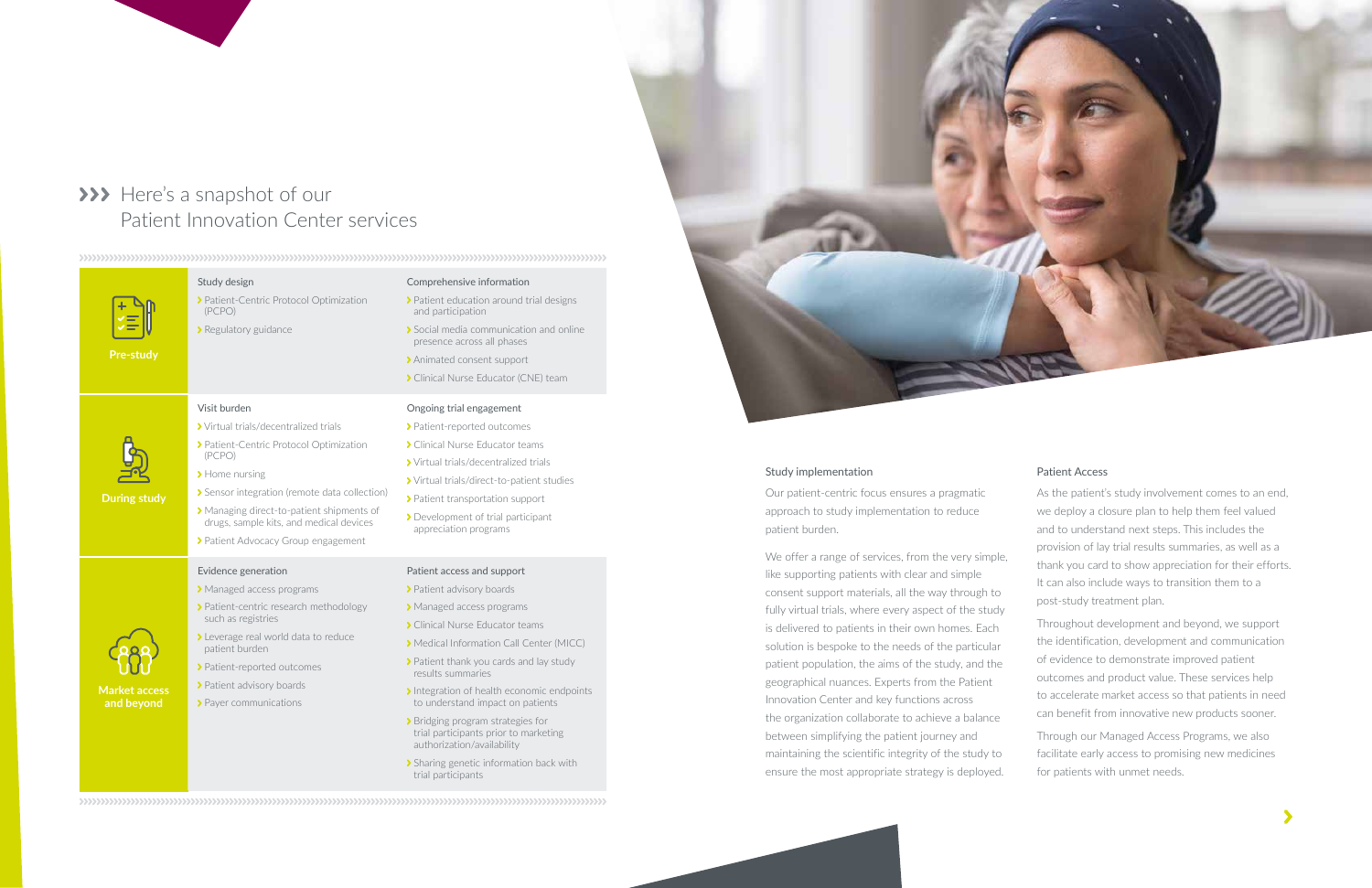

## >>> We take an end-to-end view to make it easier for patients to participate in your clinical development program

## By supporting patient access to and experiences in clinical trials, the Patient Innovation Center sees benefits including:

- Increased likelihood of launch
- > Enhanced patient experience
- Positive perception of your company
- and the wider industry
- Improved trial performance
- Faster enrolment
- Better retention
- Fewer protocol amendments
- > Smarter development
- Accelerated regulatory approvals and access
- > A better product value story for Payers
- > Patients who are more likely to speak positively
- about their experience, recommend clinical trials

 $\blacktriangleright$ 

to others, and even participate again